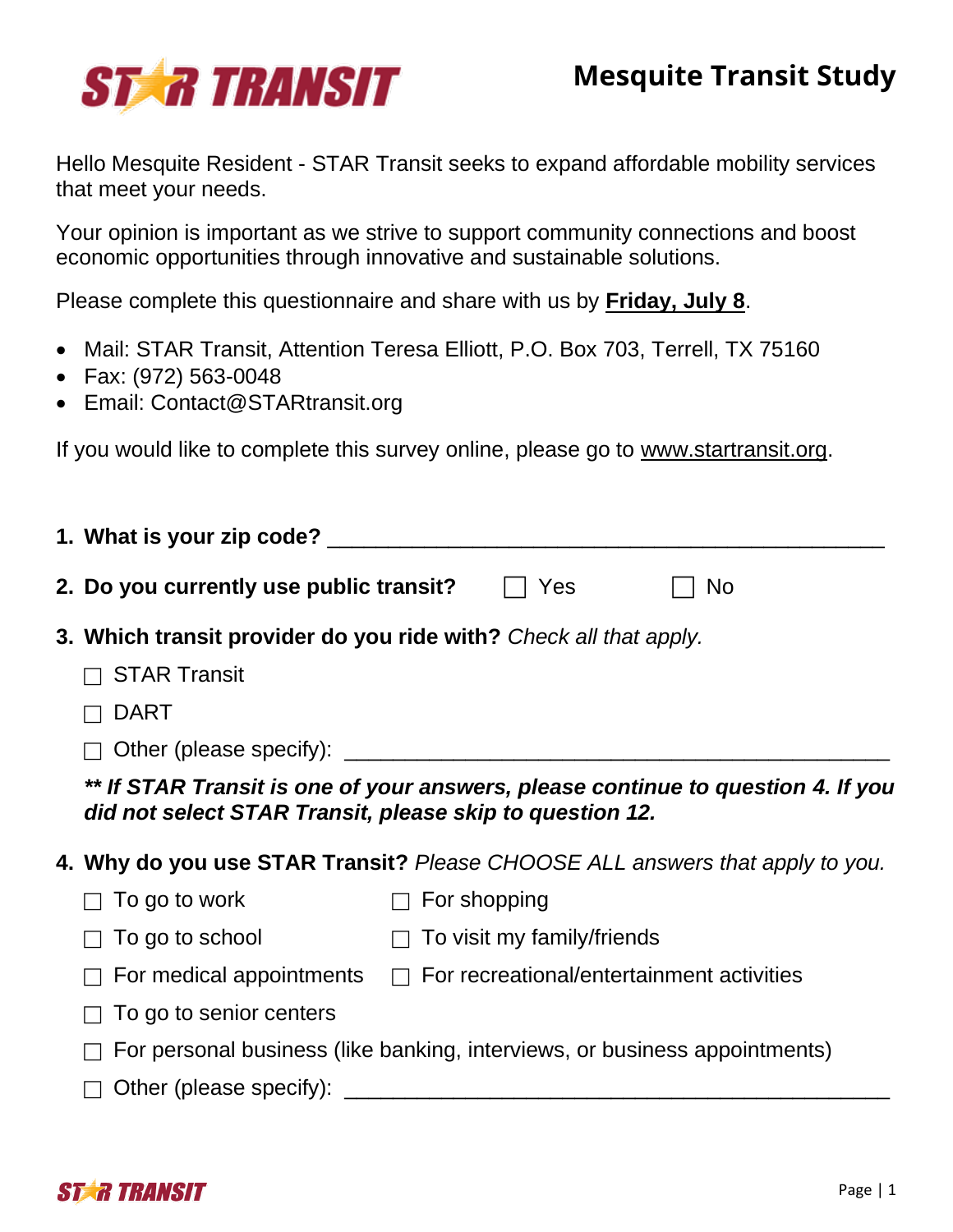**5. How often do you ride STAR Transit? Please choose the best answer.**

- $\Box$  5 or more days per week
- $\Box$  2 4 days per week
- $\Box$  2 4 times a month
- $\Box$  Once a month
- $\Box$  A few times a year

## **6. Do you use Compass, the nonstop weekday commuter bus service to and from Hanby Stadium and the DART Lawnview Station?**

| Yes.                                                | If yes, how often?            |  |  |  |
|-----------------------------------------------------|-------------------------------|--|--|--|
|                                                     | 1 to 2 times a week           |  |  |  |
|                                                     | 3 to 5 times a week           |  |  |  |
|                                                     | 1 to 5 times a month          |  |  |  |
|                                                     |                               |  |  |  |
| <b>No</b>                                           |                               |  |  |  |
|                                                     |                               |  |  |  |
| 7. Do you use the STARNow app for same-day service? |                               |  |  |  |
| Yes.                                                | If yes, how often?            |  |  |  |
|                                                     | 1 to 2 times a week           |  |  |  |
|                                                     | 3 to 5 times a week           |  |  |  |
|                                                     | 1 to 5 times a month          |  |  |  |
|                                                     |                               |  |  |  |
| No                                                  |                               |  |  |  |
|                                                     |                               |  |  |  |
|                                                     | 8. Do you use the GoPass App? |  |  |  |
| Yes                                                 | <b>No</b><br>Occasionally     |  |  |  |

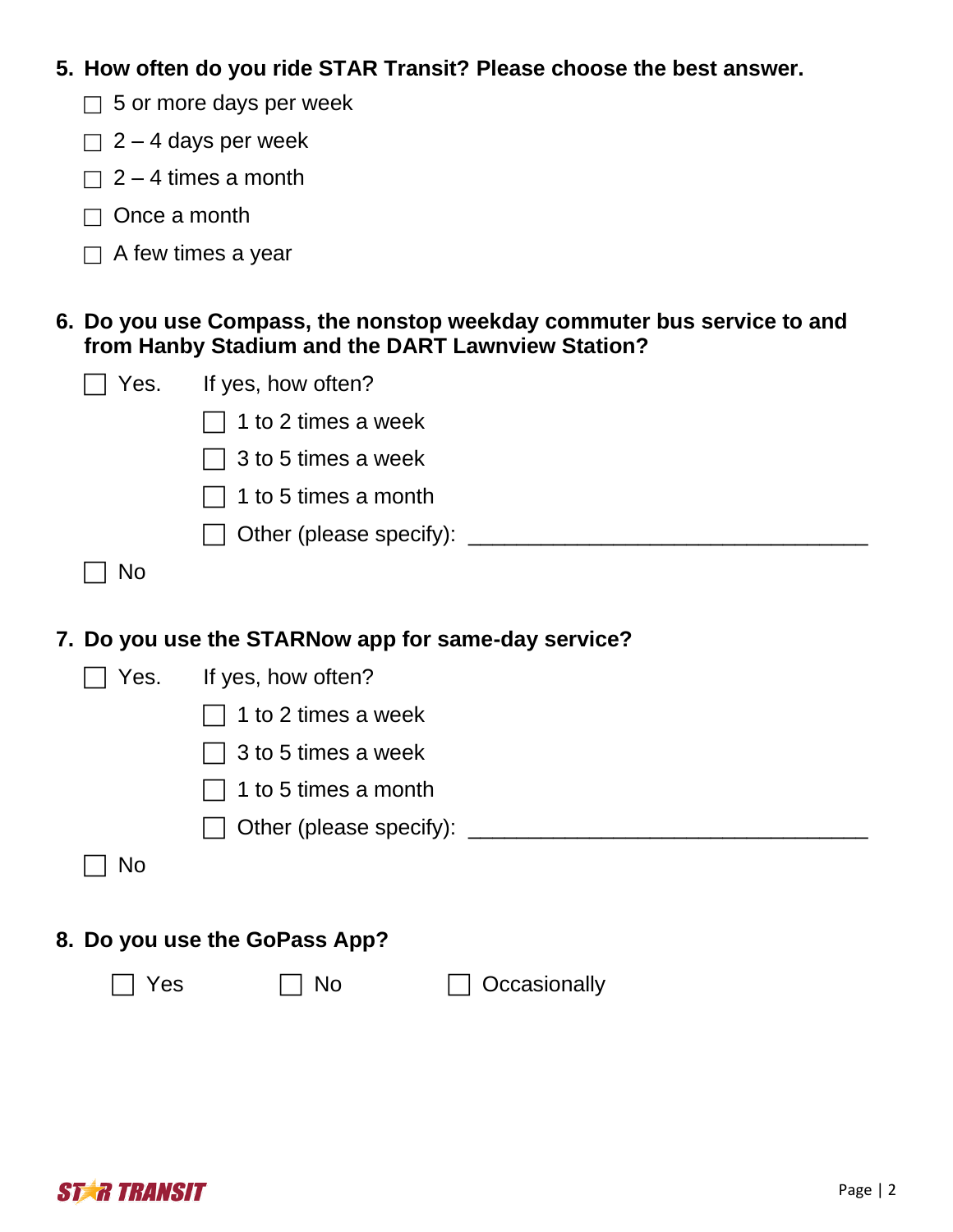|                                                                                                                  | 9. How do you receive information about STAR Transit's services? Please<br><b>CHOOSE ALL</b> answers that apply to you. |                                                      |  |  |  |  |
|------------------------------------------------------------------------------------------------------------------|-------------------------------------------------------------------------------------------------------------------------|------------------------------------------------------|--|--|--|--|
|                                                                                                                  | <b>STAR Transit's website</b><br>$\Box$                                                                                 | City of Mesquite website                             |  |  |  |  |
|                                                                                                                  | STAR Transit's mobile app<br>$\perp$                                                                                    | <b>Newspapers</b>                                    |  |  |  |  |
|                                                                                                                  | STAR Transit's call center<br>$\perp$                                                                                   | Printed pamphlets/brochures                          |  |  |  |  |
|                                                                                                                  | STAR Transit's social media (Facebook, Instagram)                                                                       |                                                      |  |  |  |  |
|                                                                                                                  |                                                                                                                         |                                                      |  |  |  |  |
|                                                                                                                  | I don't recall receiving/seeing information on STAR Transit?                                                            |                                                      |  |  |  |  |
| 10.<br>What is the longest amount of time you will wait for a bus?                                               |                                                                                                                         |                                                      |  |  |  |  |
|                                                                                                                  | Less than 5 minutes                                                                                                     | $21 - 30$ minutes                                    |  |  |  |  |
|                                                                                                                  | $5 - 10$ minutes                                                                                                        | 31 minutes or longer                                 |  |  |  |  |
|                                                                                                                  | $11 - 20$ minutes                                                                                                       |                                                      |  |  |  |  |
| 11.                                                                                                              | Please indicate your level of satisfaction regarding the following topics.                                              |                                                      |  |  |  |  |
| The frequency of bus service where you live.<br>Very Satisfied Satisfied Neutral Dissatisfied DVery Dissatisfied |                                                                                                                         |                                                      |  |  |  |  |
|                                                                                                                  | The number of destinations served by public transit.                                                                    |                                                      |  |  |  |  |
|                                                                                                                  | <b>Very Satisfied</b>                                                                                                   | □ Satisfied DNeutral Dissatisfied DVery Dissatisfied |  |  |  |  |
| Speed of travel by transit options.                                                                              |                                                                                                                         |                                                      |  |  |  |  |
|                                                                                                                  | Very Satisfied     Satisfied     Neutral     Dissatisfied     Very Dissatisfied                                         |                                                      |  |  |  |  |
| Distance to the nearest bus stop from your home.                                                                 |                                                                                                                         |                                                      |  |  |  |  |
|                                                                                                                  | Very Satisfied                                                                                                          |                                                      |  |  |  |  |
|                                                                                                                  |                                                                                                                         | □ Satisfied DNeutral Dissatisfied DVery Dissatisfied |  |  |  |  |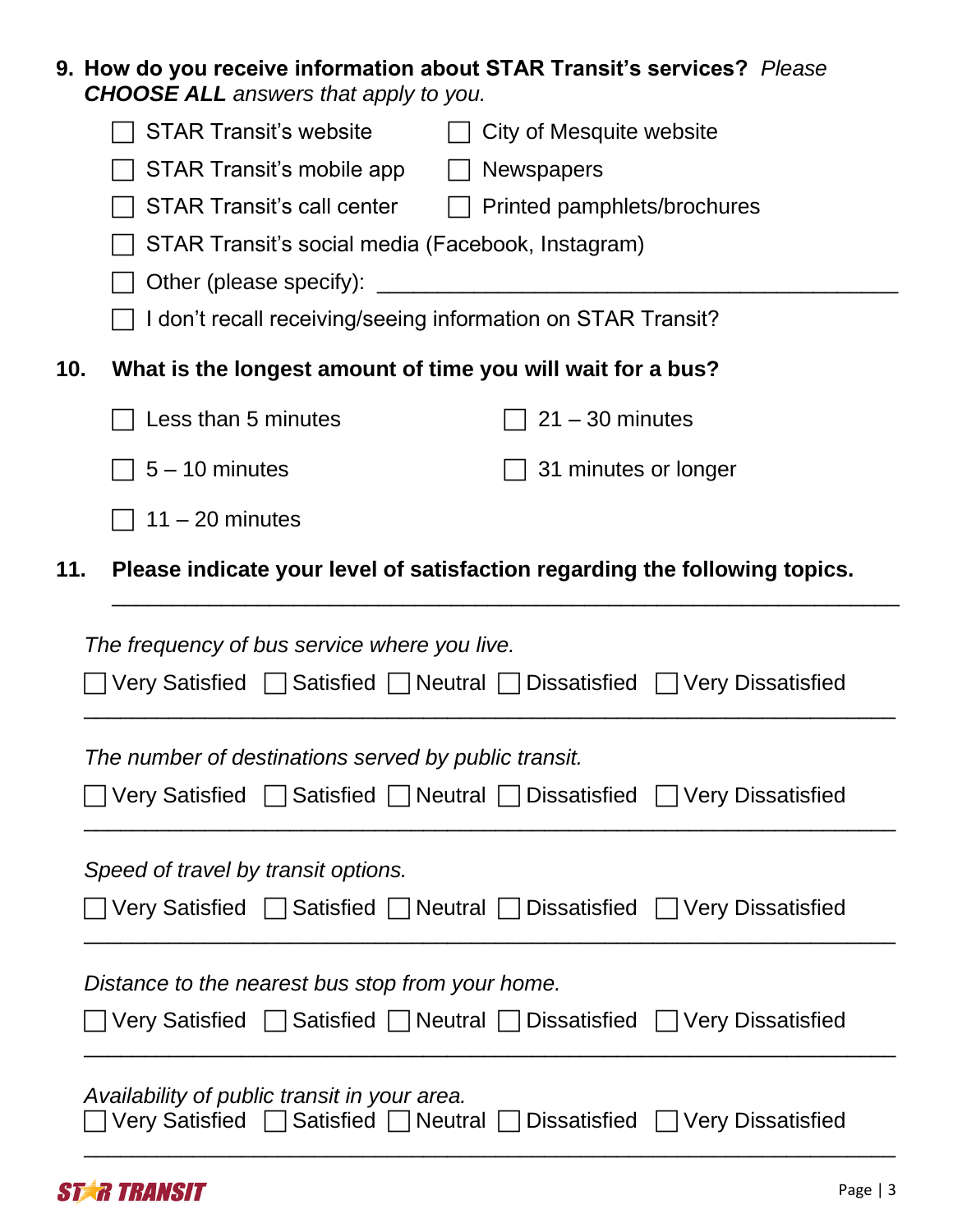## **Please indicate your level of satisfaction regarding the following topics.**

\_\_\_\_\_\_\_\_\_\_\_\_\_\_\_\_\_\_\_\_\_\_\_\_\_\_\_\_\_\_\_\_\_\_\_\_\_\_\_\_\_\_\_\_\_\_\_\_\_\_\_\_\_\_\_\_\_\_\_\_\_\_\_\_\_\_\_

|     | STARNow service.                                                          | Very Satisfied $\Box$ Satisfied $\Box$ Neutral $\Box$ Dissatisfied $\Box$ Very Dissatisfied |  |  |  |
|-----|---------------------------------------------------------------------------|---------------------------------------------------------------------------------------------|--|--|--|
| 12. | What do you want from public transit? Please mark all answers that apply. |                                                                                             |  |  |  |
|     | I want it to save me time.                                                | $\Box$ I want travel to be frequent.                                                        |  |  |  |
|     | I want travel to be fast.                                                 | I want travel to be safe and friendly.                                                      |  |  |  |
|     | I want travel to be reliable.                                             | I want travel to be easy to use.                                                            |  |  |  |
|     |                                                                           |                                                                                             |  |  |  |
|     |                                                                           |                                                                                             |  |  |  |
|     |                                                                           |                                                                                             |  |  |  |
| 13. | transportation?                                                           | Where would you like to go that you currently can't using public                            |  |  |  |
| 14. | Do you have a disability?                                                 |                                                                                             |  |  |  |
|     | <b>No</b><br>Yes                                                          |                                                                                             |  |  |  |
| 15. | Are you a veteran?                                                        |                                                                                             |  |  |  |
|     | Yes<br>No                                                                 |                                                                                             |  |  |  |
| 16. | Which of the following describes your status?                             |                                                                                             |  |  |  |
|     | $K - 12$ student                                                          | Employed (full-time)                                                                        |  |  |  |
|     | College student                                                           | Employed (part-time)                                                                        |  |  |  |
|     | Unemployed                                                                | <b>Retired</b>                                                                              |  |  |  |